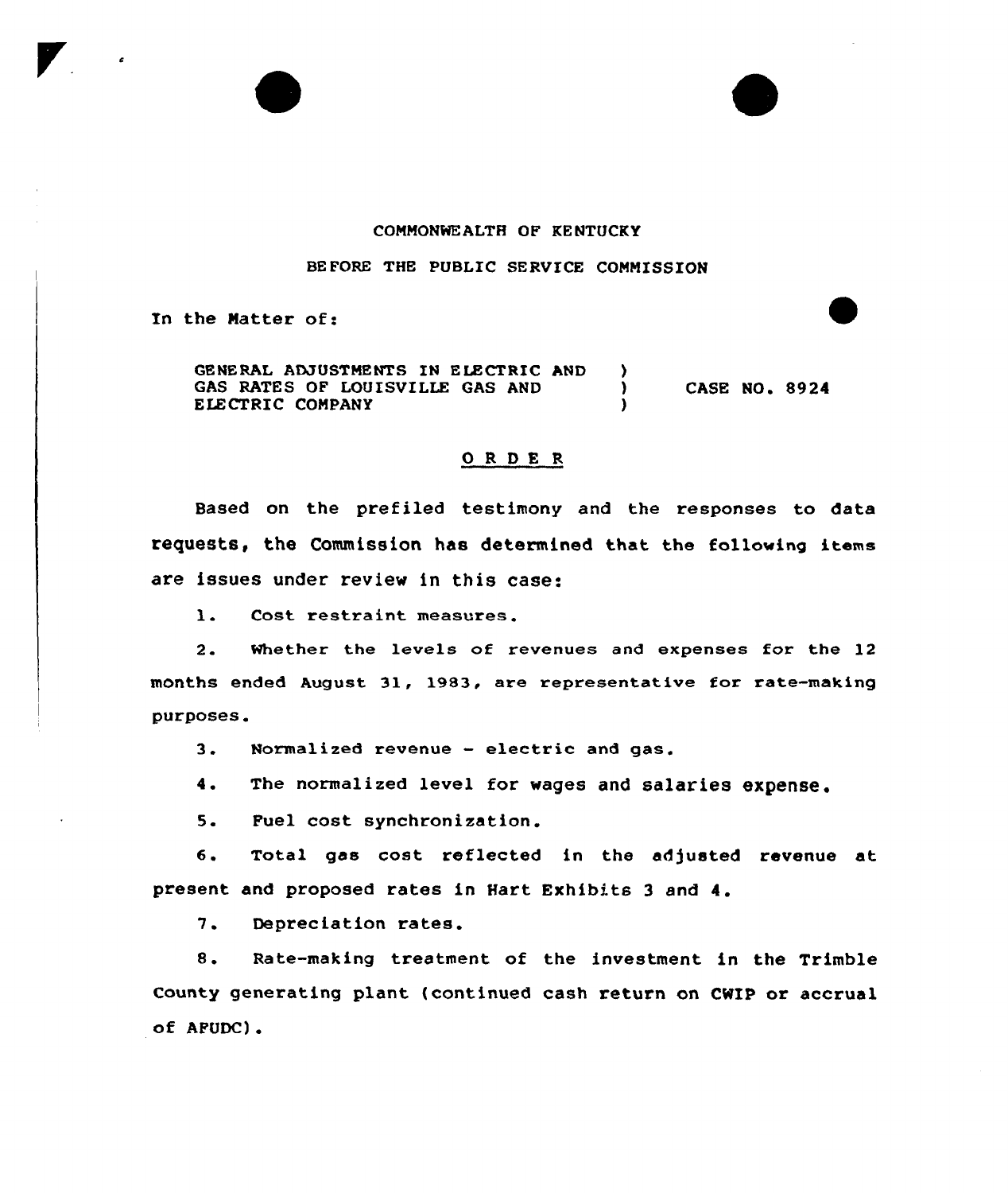9. Appropriate amount of coal inventory to be included in rate base.

10. Proposed adjustment for the hydroelectric plant license fee.

11. Proposed temperature normalization adjustment for gas sales.

12. The actual test year expense for wages and salaries.

13. Proposed membership in EPRI.

14. Proposed adjustment to recover ESRQ expenses in one year.

15. Appropriate capital structure.

16. Appropriate cost of preferred stock.

17. Appropriate cost of long-term debt.

18. Rate-making treatment for JDIC.

19. Appropriate return on equity, and Nr. Monteau's recommendations.

20. Load forecasts and construction plans for Trimble County.

21. Embedded cost-of-service study.

22. Narginal cost-of-service study.

23. Cost of service support —gas.

24. Gas and electric revenue allocation to customer classes and charges within each class.

25. Special charges - gas and electric.

26. Interruptible service tariff.

27. Time-of-day rates.